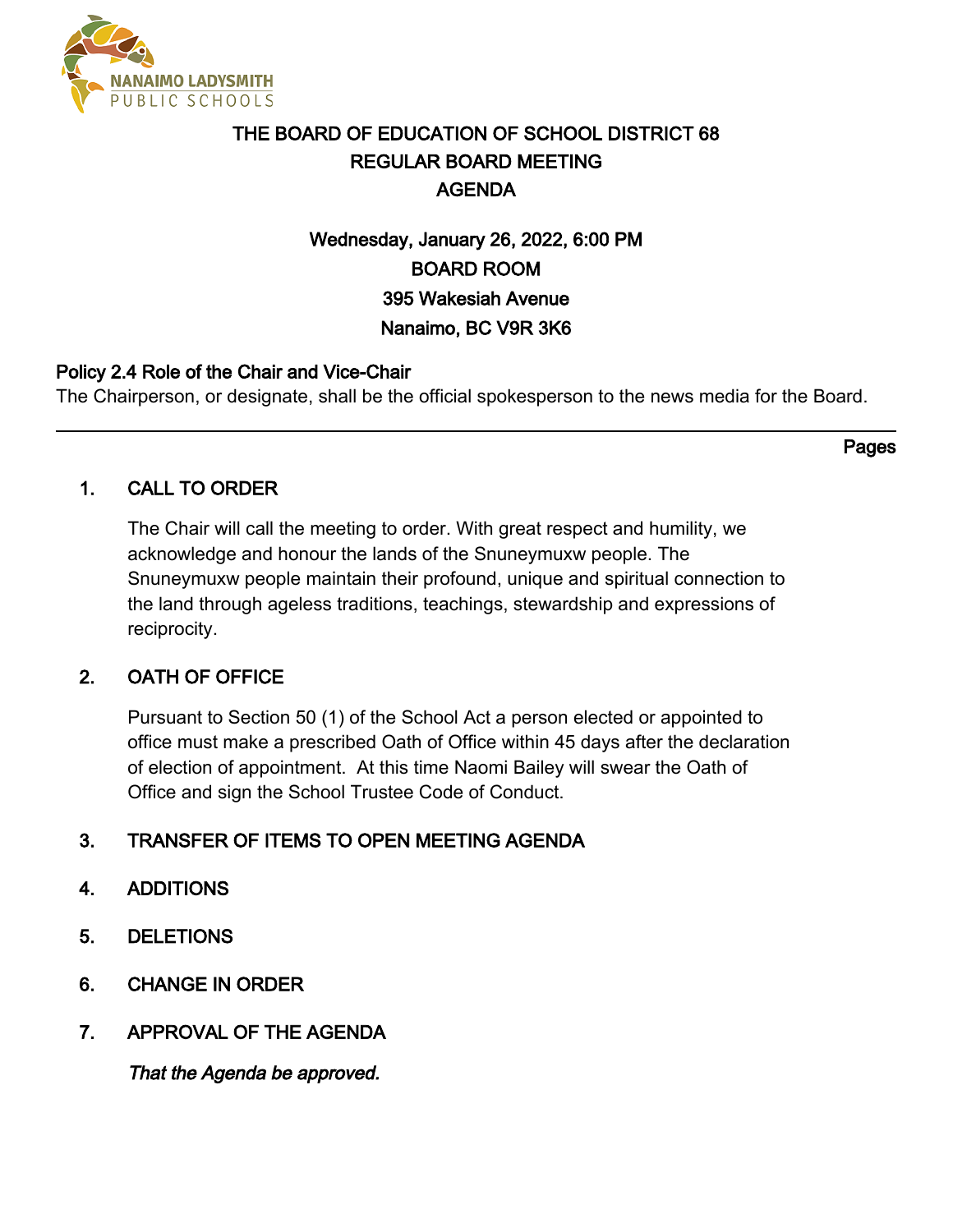

## **NANAIMO LADYSMITH PUBLIC SCHOOLS**

## **BOARD OF EDUCATION**

### **INFORMATION SHEET**

| DATE:    | January 26, 2022              |
|----------|-------------------------------|
| TO:      | Board of Education            |
| FROM:    | Scott Saywell, Superintendent |
| SUBJECT: | Vaccine Mandate               |

## **Background**

At the closed Board meeting on January 20, 2022, the Board passed the following motions:

- *1. That the Board of Education of School District No. 68 (Nanaimo-Ladysmith) implement a vaccine mandate and direct the Superintendent to create, implement, and amend as necessary, a Proof of Vaccination Regarding COVID-19 Administrative Procedure to help protect the health and safety of both staff and students in accordance with the following:*
	- *The procedure will be consistent with the K-12 Sector Guidelines for Vaccination Policies and the BCPSEA Template Operations Procedure.*
	- *Appropriate employee representatives (including unions and joint health and safety committees), and parent, First Nations, Metis, Inuit, and community partners will be consulted.*
	- *The procedures will ensure the School District complies with its obligation to accommodate individuals who are legally entitled to accommodation for medical reasons or under the Human Rights Code of British Columbia or Canadian Charter of Rights of Freedoms.*
	- *The procedure will ensure the School District's privacy obligations are met.*
	- *That the finalized procedure and communication plan be implemented as soon as possible.*
- *2. That the Board of Education of School District No. 68 (Nanaimo-Ladysmith) direct the Board Chair to make a News Release advising of the vaccine mandate and Proof of Vaccination Administrative Procedure as soon as possible.*

This Information Sheet is a brief outline of the administrative procedure created in response to the Board's direction.

## **Discussion**

Attached as Appendix A is the draft Administrative Procedure: Proof of Vaccination Regarding COVID-19 (the "AP"), which is in alignment with the template provided to school districts by BCPSEA. It has been shared with the NDTA and CUPE Executives, First Nations, Metis and urban Indigenous partners and DPAC.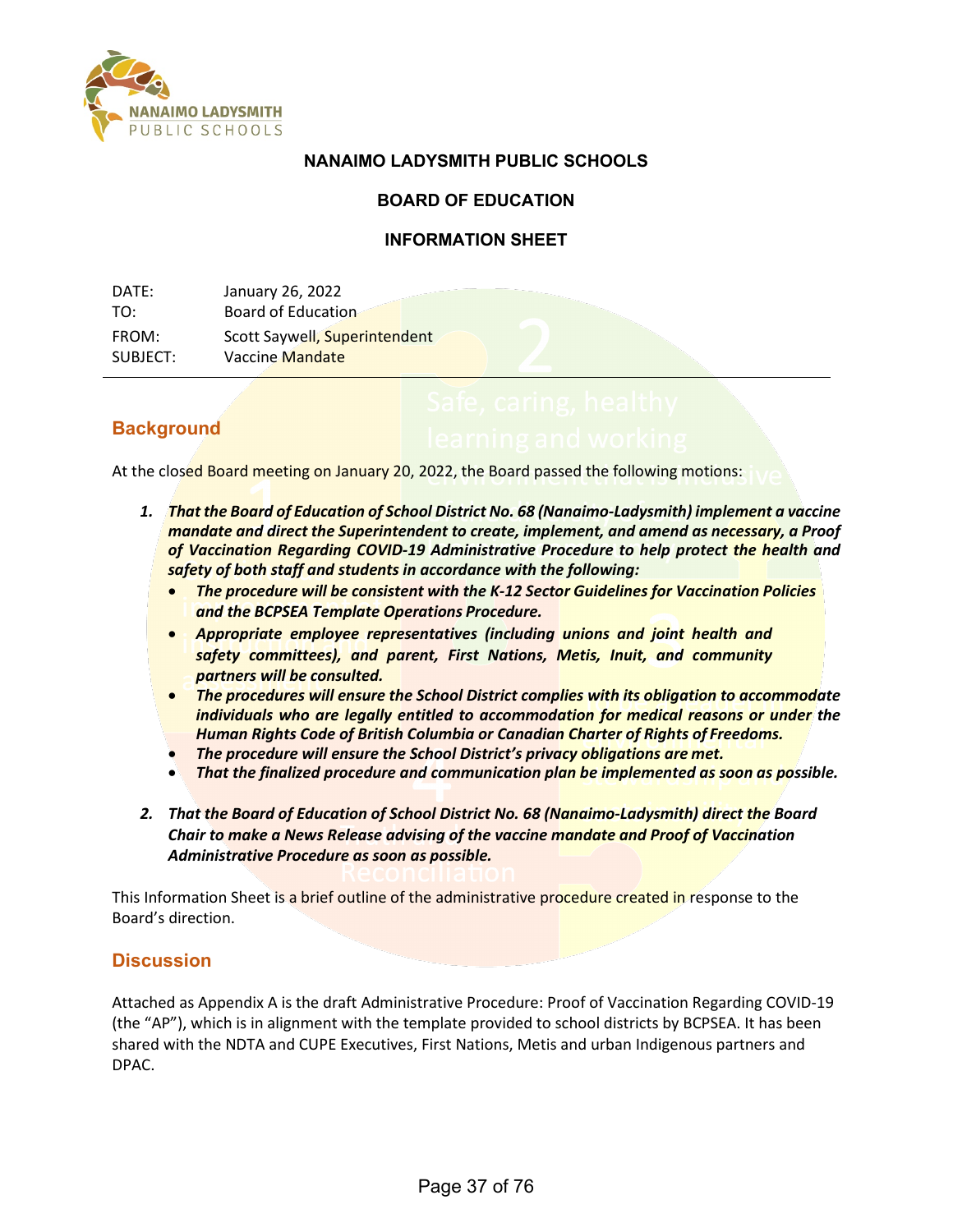The AP applies to all District employees and contractors working on District sites, and requires that employees and contractors elect one of the following options:

- Provide proof of full vaccination by February 18, 2022;
- Agree to comply with twice per week rapid testing for COVID-19; or
- Take an unpaid leave of absence from work.

The AP provides a process for supported time away from work with pay for employees to attend vaccination appointments, and a process for employees to pursue medical, and other Human Rights, accommodations. We note that based on the procedures allowing for vaccination, rapid testing, or a leave of absence, we do not expect accommodations will be necessary.

The next step is for the District to give employees and contractors six weeks' notice of the AP taking effect, as this allows time for those who wish to, to become fully vaccinated. This timing lines up with the District's return from spring break, and we recommend an implementation date of March 28, 2022.

We also note that volunteers will be required to confirm their vaccination status. However, the District does not intend to offer alternatives to vaccination for volunteers.

The District will also be applying to the Provincial Health Service Authority to enroll in its Point of Care Screening Program (the "Program"). The District will be required to identify individuals to be trained for the responsibilities under the Program, in three roles: Coordinator, responsible for the overall administration of the local program; Tester(s), and Sample Collector(s). The District must have individuals trained to be responsible for the topics of: PPE, Sample Collection, Testing, eFORM, and Reporting and must adhere to the Program's requirements in these areas, and for daily set up and shut down of testing site(s). Sample collection can be done by trained individuals or done by self-collection by the testing subject.

#### **Conclusion**

The AP implements the Board's motion, passed on January 20, 2022. The District can now proceed with communicating the implementation of the AP, with the vaccine requirements taking effect on March 28, 2022.

**Appendix A:** Draft Administrative Procedure: Proof of Vaccination Regarding COVID-19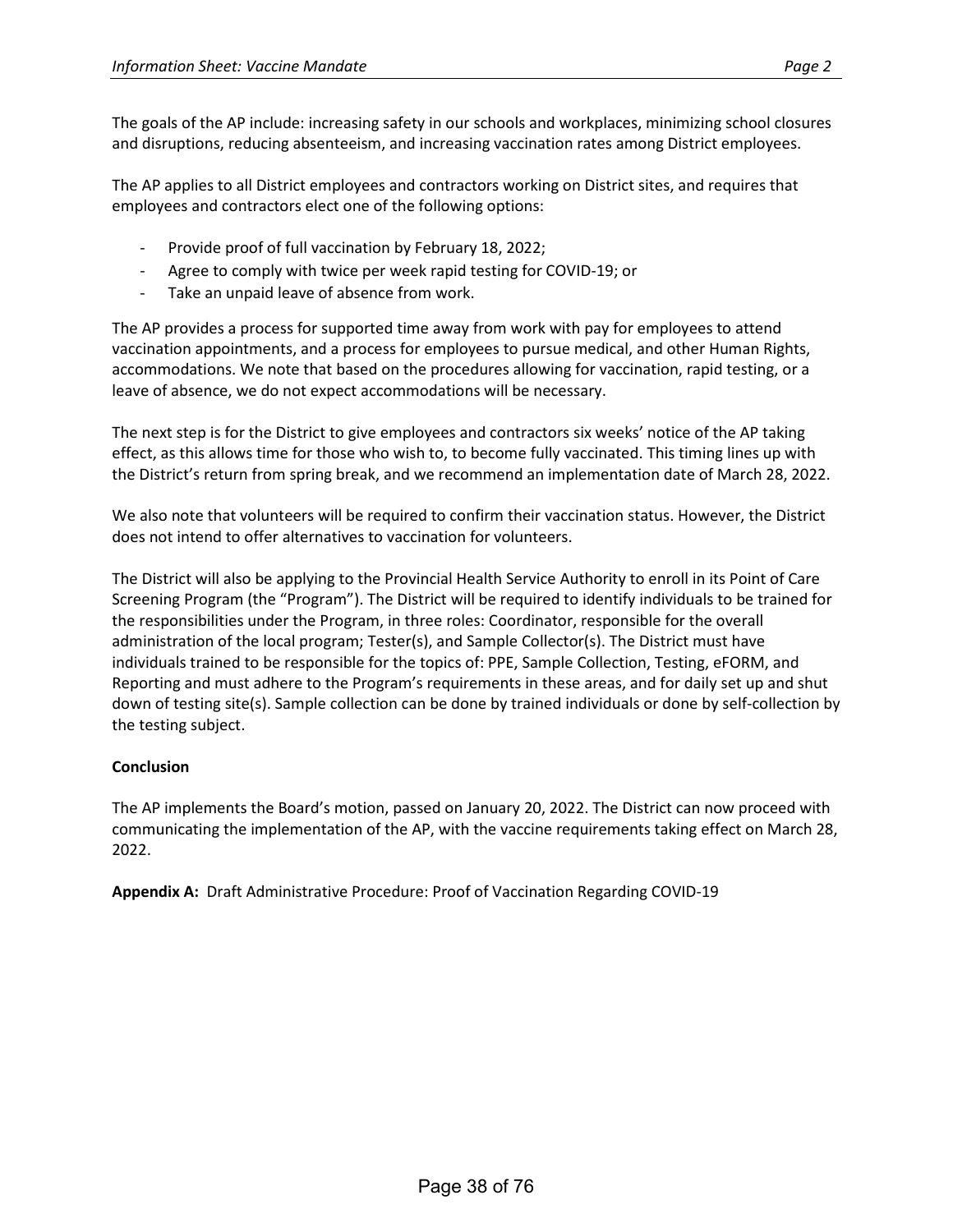

# **AP XX – Proof of Vaccination Regarding COVID-19**

#### **Background**

K-12 School Districts in British Columbia are committed to ensuring the health, welfare and safety of all employees and students through providing safe working and learning environments. Despite intensive vaccination efforts, COVID-19 continues to circulate in BC communities.

Public health officials have been clear that vaccines are the most effective way to reduce the risk of COVID-19 transmission in schools and communities. The vaccines used in BC are highly effective against COVID-19, including among variants of concern. Most COVID-19 cases, hospitalizations, and deaths are now among unvaccinated adults. Unvaccinated individuals are nine times more likely to become a COVID-19 case and 40 times more likely to be hospitalized or die. The most effective means to protect students from COVID-19 is for adults in their community, including their school community, to be vaccinated.

#### **Purpose**

The purpose of this Administrative Procedure ("Procedure") is:

- to safeguard the health and safety of our employees and students from COVID-19, taking into account the particular risks of transmission in schools, which will be reduced byvaccination;
- to reduce the impacts to in-person learning by minimizing school closures anddisruptions;
- to reduce absenteeism;
- to improve safety plan implementation in the event of an outbreak of COVID-19;
- to enhance employee, student, and parent confidence in the safety of schools; and
- to increase vaccination rates at schools in a manner that balances the Districts' needs to evaluate risk and plan, while ensuring compliance with applicable laws, including the British Columbia *Human Rights Code*, the British Columbia *Freedom of Information and Protection of Privacy Act,* and the *Canadian Charter of Rights and Freedoms*.

This Procedure supplements, and does not replace, the public health measures set out in Provincial Health Officer orders, public health guidance, the Provincial COVID-19 Communicable Disease Guidelines for K-12 Settings, or the BCCDC Public Health Communicable Disease Guidance for K-12 Schools.

This Procedure supplements the District's Communicable Disease Prevention Plan, which has been amended to cross reference this Procedure.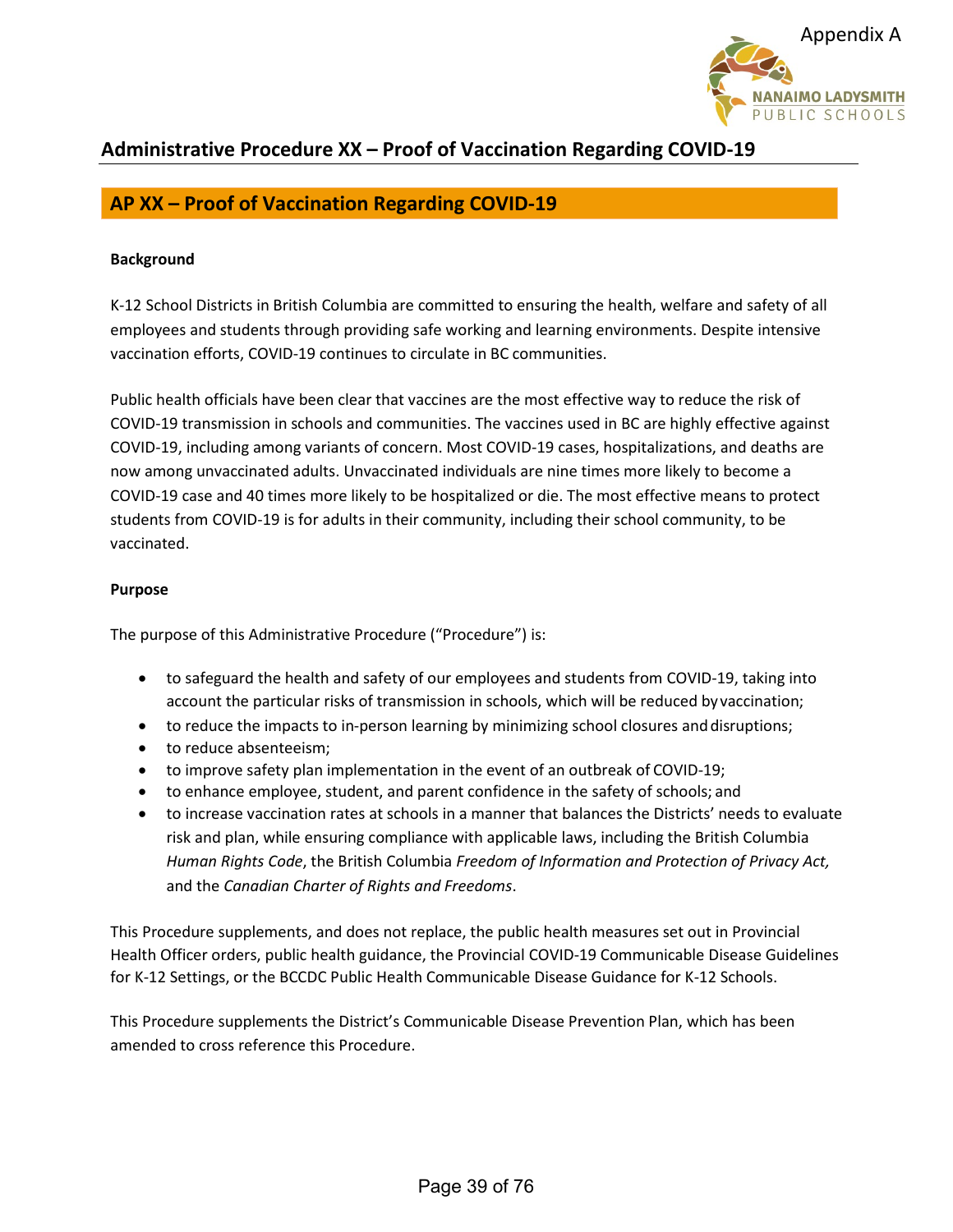

### **Scope**

This Procedure applies to all Employees of the District, Individual Contractors (as defined below), and volunteers.

# **Effective Date**

This Procedure is in effect commencing March 28, 2022, until June 30, 2022, subject to review and extension.

# **Consultation**

This Procedure addresses the recent guidelines issued by the Advisory Committee on K-12 Sector Guidelines for Vaccination Policies established by the Ministry of Education.

The District has consulted with public health officials, employee group representatives, Union representatives, local First Nations, Metis and Inuit communities, Indigenous employee organizations, parent advisory committees, and joint health and safety committees.

# **Definitions**

**Extraordinary Leave: Unpaid leave available to Employees who are unwilling to provide Proof of Vaccination or undergo Rapid Testing under these Procedures.** Health and welfare benefits may continue during this leave, subject to the terms of the plans if the Employee pays the full cost of benefit premiums.

**Approved Vaccine**: COVID-19 vaccines that have been approved for use by Health Canada.

**District Site**: Any building or property at which District operations are carried out, including school, administrative or operational buildings and properties.

**Employees:** Means all employees of the District (i.e., teachers, support staff, management and exempt staff)

**Fully Vaccinated:** An individual is considered Fully Vaccinated under this Procedure fourteen (14) days after they have received the full series of an Approved Vaccine or a combination of Approved Vaccines as determined by public health officials in British Columbia.

**Individual Contractors**: Means all individuals contracted directly by the District to provide services at District Sites.

**Modified Work:** Means modified job duties.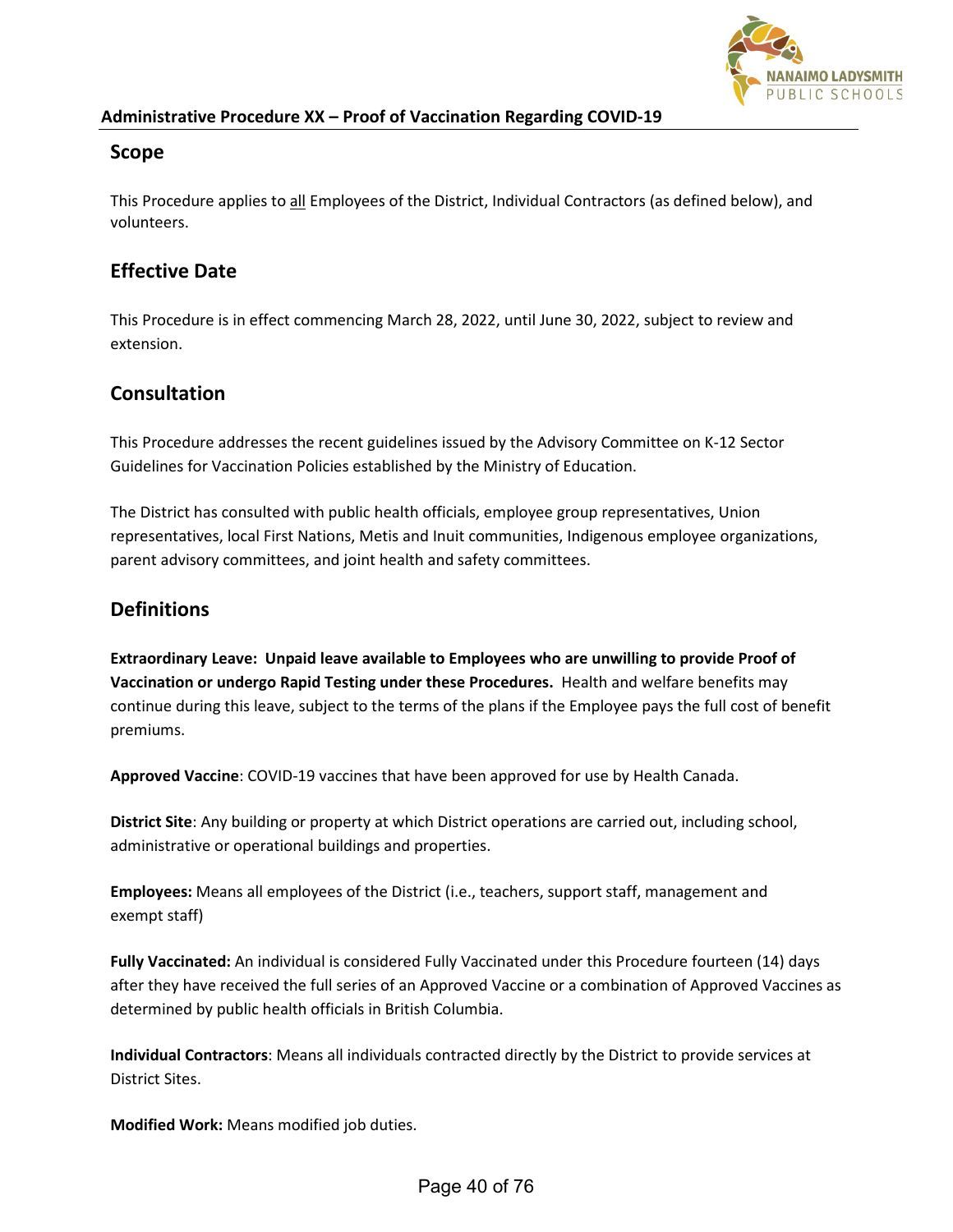

**Proof of Vaccination:** The following constitutes "Proof of Vaccination" for the purposes of this Procedure:

- BC vaccination card;
- BC Health Gateway's electronic Vaccination Card;
- BC's digital vaccination card QR code that properly displays the employee's correct legal name / identity and vaccination status;
- proof in writing issued by the government for the purpose of showing proof of vaccination in accordance with orders made under the Public Health Act;
- a type of proof, whether electronic or in writing, that is issued by the Government of Canada or of a province or territory of Canada for the purpose of showing proof of vaccination for public health or travel purposes; or
- a type of proof, whether electronic or in writing, where the employee obtained their vaccination while resident in another country, that is issued by a governmental authority of that country that provides confirmable and reliable proof of vaccination for public health purposes and is deemed an Approved Vaccine and proof by Health Canada.

**Rapid Testing:** A protocol for regular asymptomatic COVID-19 testing (rapid antigen test), with a reasonable testing and reporting schedule, established by the District. The Rapid Testing kit and cost of administration of the tests is as at no cost to the employee; however, the employee takes the test(s) at times set by the District and is not remunerated for taking the test(s).

**Remote Work:** An Employee's existing duties performed at a location other than a District Site.

## **Procedure**

#### **A. Requirement to Provide Proof of Vaccination – Employees represented by theBCTF**

- 1. The following requirements are subject to the Accommodation provisions set out below.
- 2. Employees must provide Proof of Vaccination showing they are Fully Vaccinated by February 18, 2022, or, if they are on leave of absence at the time this Procedure comes into effect, by the date their leave ends. Those employees who fail to do so will be considered not Fully Vaccinated will be offered Rapid Testing as a condition of work. Employees who are not Fully Vaccinated and have not agreed to Rapid Testing by February 18, 2022, will be placed on Extraordinary Leave commencing the date this Administrative Procedure comes into effect.
- 3. After the date this Procedure comes into force, only individuals who provide Proof of Vaccination showing they are Fully Vaccinated are eligible to be hired.
- 4. An Employee who is subject to Rapid Testing, may also be required to follow additional health and safety protocols, including enhanced safety measures.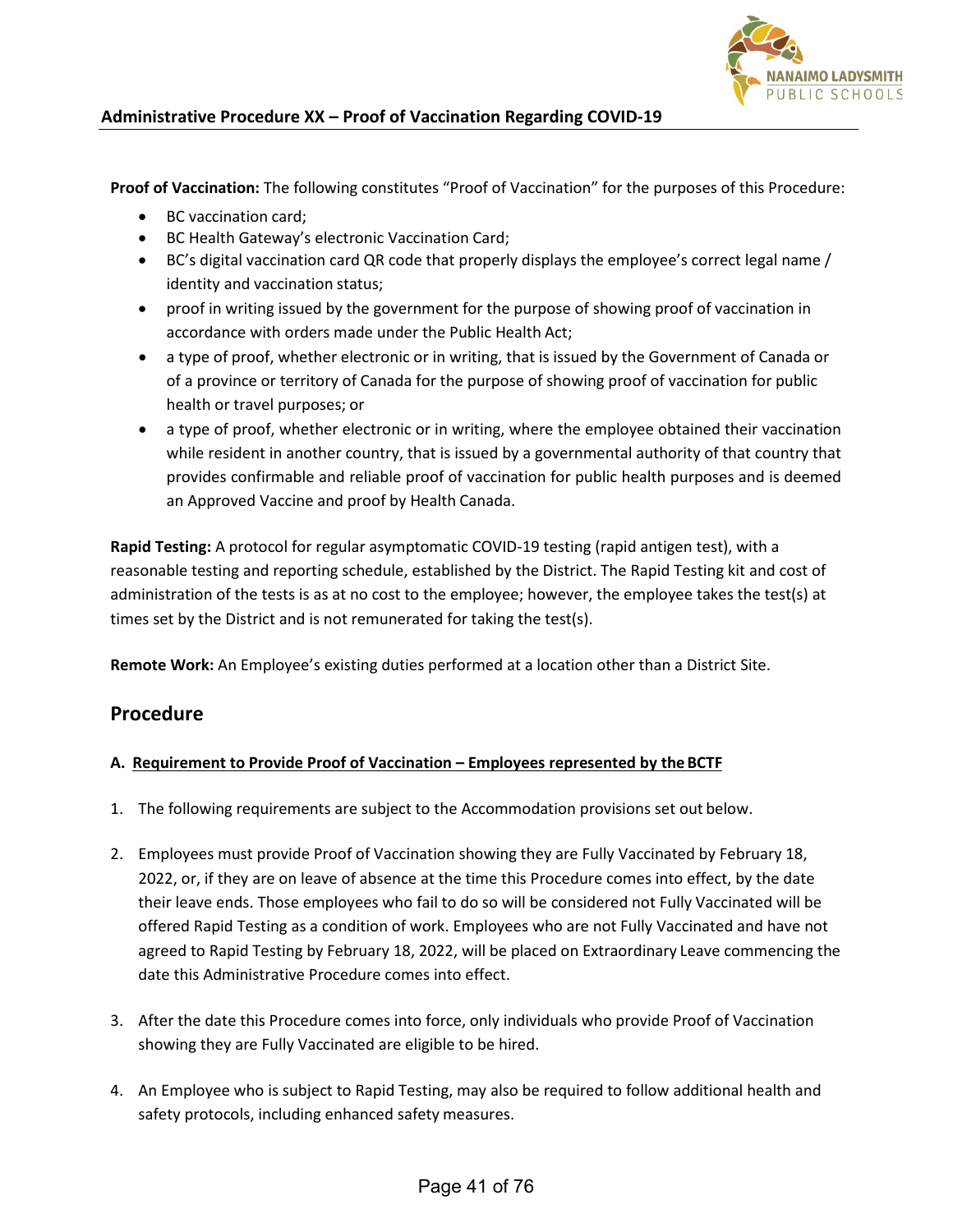

- 5. In all circumstances, Extraordinary Leave or Rapid Testing are not disciplinary measures and no Employee shall be terminated because they choose not to provide Proof of Vaccination showing they are Fully Vaccinated.
- 6. An Employee subject to Rapid Testing who tests positive on a rapid antigen test, is considered a preliminary positive; therefore, they must:
	- a. notify the District's designated rapid test administrator;
	- b. self-isolate immediately and follow public health guidance;
	- c. take a laboratory-based PCR test within 48 hours; and
	- d. not come to work until the Employee is authorized to do so by public healthofficials.

### **B. Requirement to Provide Proof of Vaccination – Employees represented by Support Staff Unions, Exempt Staff, Independent Contractors, and Volunteers**

- 7. The following requirements are subject to the Accommodation provisions set out below.
- 8. Employees must provide Proof of Vaccination showing they are Fully Vaccinated by February 18, 2022, or, if they are on leave of absence at the time this Procedure comes into effect, by the date their leave ends. Those employees who fail to do so will be considered not Fully Vaccinated and will be offered Rapid Testing as a condition of work. Employees who are not Fully Vaccinated and have not agreed to Rapid Testing by February 18, 2022, may be offered one of the alternative options below, if feasible and available, on a temporary basis:
	- a. Remote Work; or
	- b. Modified Work.
- 9. Should none of the above alternative options prove feasible, the Employee will be placed on Extraordinary Leave.
- 10. After the date this Procedure comes into force, only individuals who provide Proof of Vaccination showing they are Fully Vaccinated are eligible to be hired or engaged as Employees, Individual Contractors, or volunteers.
- 11. An Employee who is subject to Rapid Testing or one of the alternative options in paragraph 8 above, may also be required to follow additional health and safety protocols including enhanced safety measures.
- 12. In all circumstances, Rapid Testing, Remote Work, Modified Work, and Extraordinary Leave are not disciplinary measures and no Employee shall be terminated because they choose not to provide Proof of Vaccination showing they are Fully Vaccinated.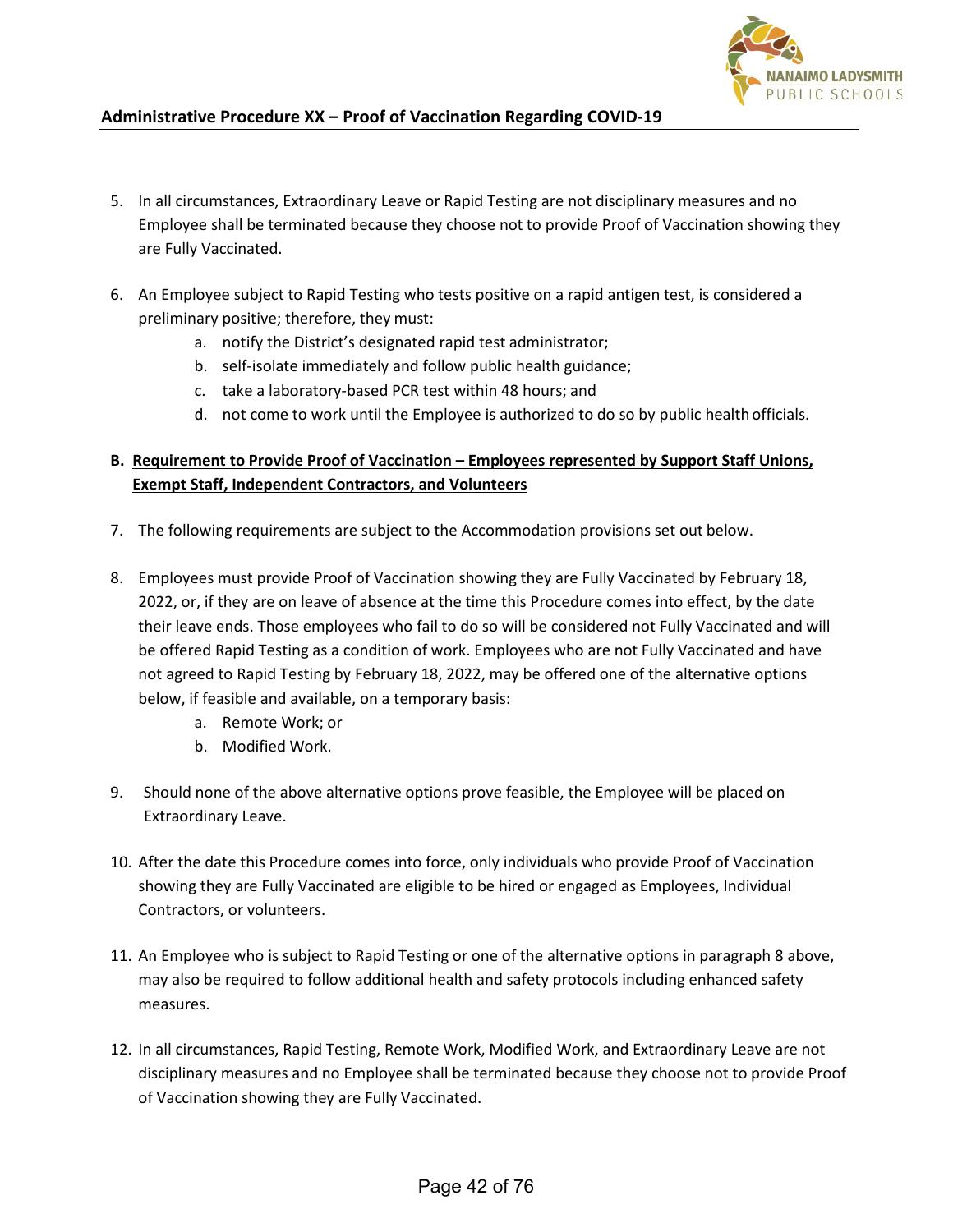

- 13. Where the District determines that an alternative option in paragraph 8 above is feasible in a particular circumstance but implementation of that option requires the modification of acollective agreement provision, the District will engage the applicable union to determine if the Union will agree to the modification prior to implementation.
- 14. Where the District determines one of the alternative options in paragraph 8 is feasible in a particular circumstance but implementation of that option requires the modification or amendment to an exempt employee's employment contract, the employee will provide written acceptance of such amendment prior to any implementation. Should no agreement be reached, that alternative option will not be available.
- 15. Individual Contractors who do not provide Proof of Vaccination showing they are Fully Vaccinated by the date this Procedure comes into effect, are no longer eligible to provide and may not provide services on District work sites where students and/or employees are present.
- 16. Volunteers must provide Proof of Vaccination showing they are Fully Vaccinated by February 18, 2022. Volunteers who have not provided Proof of Vaccination by February 18, 2022, will be ineligible to volunteer with the District commencing the date this Administrative Procedure comes into effect.
- 17. An Employee subject to Rapid Testing who tests positive on a rapid antigen test, is considered a preliminary positive; therefore, they must:
	- a. notify the District's designated rapid test administrator;
	- b. self-isolate immediately and follow public health guidance;
	- c. take a laboratory-based PCR test within 48 hours; and
	- d. not come to work until the Employee is authorized to do so by public healthofficials.

#### **Accommodations**

- 18. Individuals seeking medical accommodation from the requirement to provide Proof of Vaccination showing they are Fully Vaccinated under this Procedure on the basis that they are entitled to protection under the *Human Rights Code* of British Columbia must apply to Human Resources expeditiously.
- 19. Accommodation requests will be considered in accordance with applicable legal requirements, collective agreement provisions, and District policies and procedures.
- 20. Approved accommodations will be confirmed in writing and will be subject to periodic review.
- 21. Individuals with an approved accommodation may be required to follow other health and safety protocols, including enhanced safety measures, Remote Work, Modified work, and Rapid Testing.